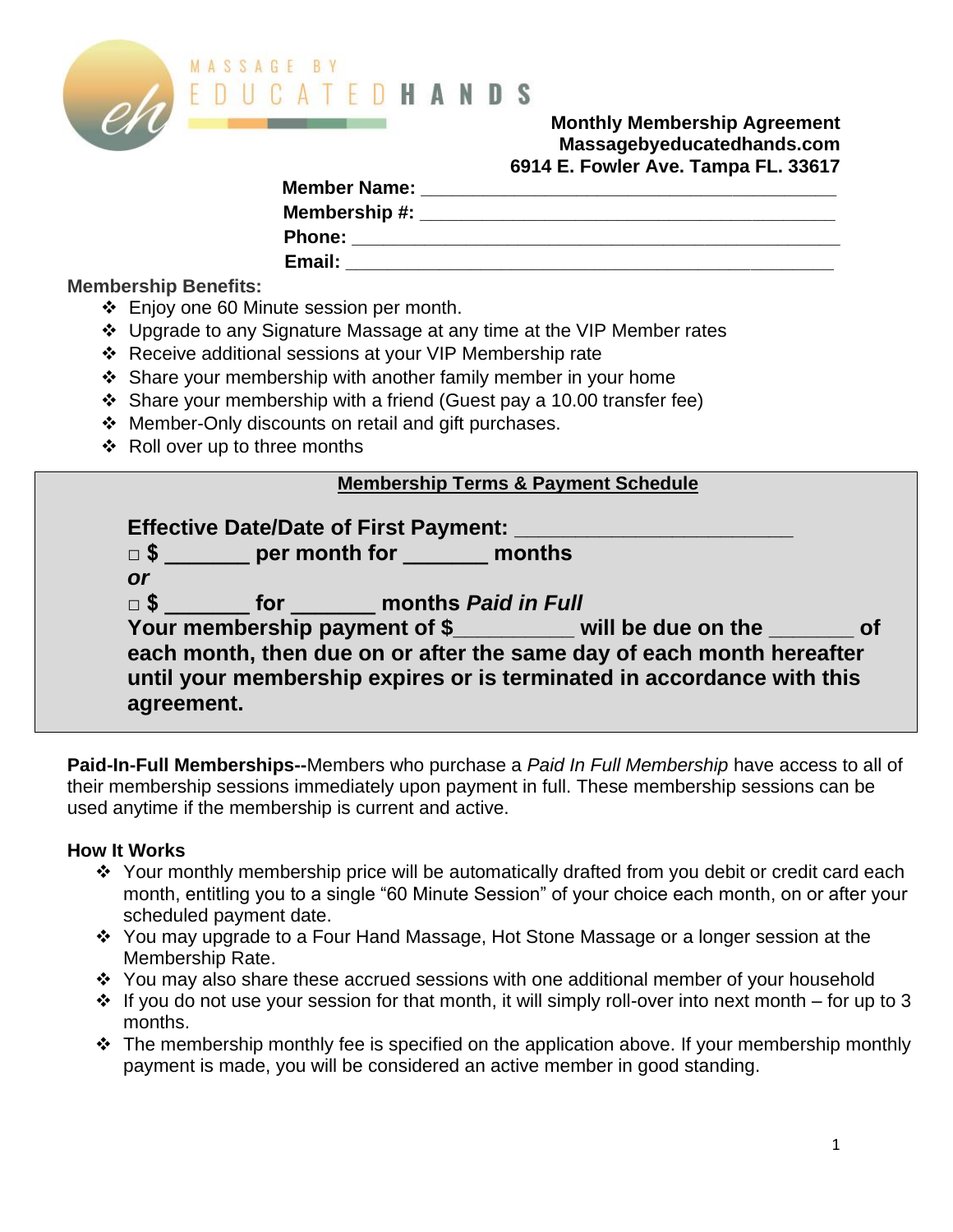If your payment account does not contain sufficient funds to complete the transaction, or your payment account or credit card does not otherwise permit the transaction to be executed, you will be charged a \$35 insufficient funds fee. We will contact you to update your account with a working payment method.

You have the right to receive a notice if we make any change to the terms and conditions of your membership that will vary the amount to be periodically billed to your account specified above. Except as expressly provided herein, we may modify our services or the terms and conditions of this Agreement at any time without notice and such modifications shall be deemed effective immediately upon making such changes.

\_\_\_\_\_\_\_\_\_\_\_\_\_\_\_\_\_\_\_\_\_\_\_\_\_\_\_\_\_\_\_\_\_\_\_\_\_\_\_\_\_\_\_\_\_\_ \_\_\_\_\_\_\_\_\_\_\_\_\_\_\_\_\_\_\_\_\_\_\_\_\_\_\_\_\_\_\_

Member Signature **Date** 

Member Printed Name MEH Staff Person

\_\_\_\_\_\_\_\_\_\_\_\_\_\_\_\_\_\_\_\_\_\_\_\_\_\_\_\_\_\_\_\_\_\_\_\_\_\_\_\_\_\_\_\_\_\_ \_\_\_\_\_\_\_\_\_\_\_\_\_\_\_\_\_\_\_\_\_\_\_\_\_\_\_\_\_\_\_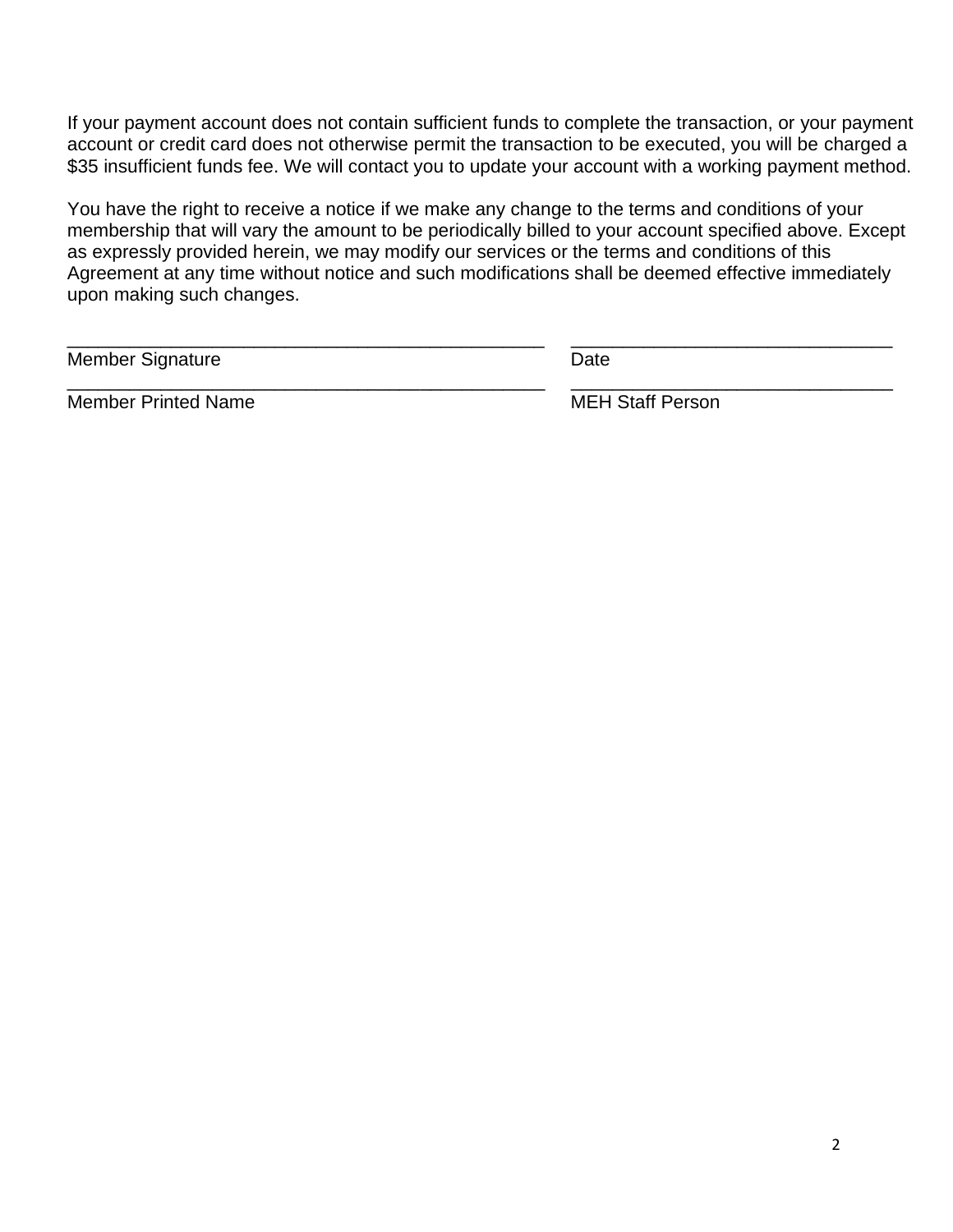

#### **Monthly Membership Agreement Massagebyeducatedhands.com 6914 E. Fowler Ave. Tampa FL. 33617**

## **MEMBERSHIP TERMS & CONDITIONS:**

*(Initial)* This membership and services purchased under this agreement are non-transferable to any other person or entity.

*\_\_\_\_\_(Initial)* For purposes of identification and billing, you agree to provide us with current, accurate, complete and updated information including your name, address, telephone number and applicable payment data. You agree to notify us promptly of any changes.

*(Initial)* We reserve the right to revoke membership at any time for misconduct on our premises. You will be responsible for payment in full upon revocation of membership.

*(Initial)* We reserve the right to change pricing at any time upon reasonable notice. Should prices increase, you have the right to cancel membership without penalty during initial period following cancellation guidelines as described below.

# **CANCELLING YOUR APPOINTMENT:**

*\_\_\_\_\_(Initial)* You may cancel your appointment without charge if you cancel within 24 hours of your appointment. Cancellations without a 24-hour notice *may result in a \$35.00 charge* for your session, as that time has been set aside specifically for you. No shows may result in a full charge for that session.

# **CANCELLATION OF MEMBERSHIP DURING INITIAL TERM:**

*\_\_\_\_\_(Initial)* You may cancel this agreement during the initial term of your membership upon the following conditions: Your death or permanent physical disability, or if you move out more than an hour away. Written notice must be given at least 30 days in advance to avoid additional charges to your account.

*\_\_\_\_\_(Initial)* Contracted membership services will be forfeited at time of cancellation effective date.

# **CANCELLATION OF MEMBERSHIP DURING AUTO RENEW TERM:**

*\_\_\_\_\_(Initial)* After the initial 12 month term, you may cancel at any time. All cancellations require 30 days written notice or email and are effective within 10 business days after the 30 day notice period. Payments due prior to the effective date will be charged as scheduled.

*\_\_\_\_\_(Initial)* Pre-paid membership services have no cash value, are non-transferable, and services expire 12 months from date of purchase according to agreed terms. If you have an unsatisfactory payment history, we reserve the right to terminate or deny re-enrollment for an indeterminate amount of time.

*\_\_\_\_\_(Initial)* If your payment account does not contain sufficient funds to complete the transaction, or your payment account or credit card does not otherwise permit the transaction to be executed, you will be charged a \$35 insufficient funds fee. We will contact you to update your account with a working payment method.

*I ACKNOWLEDGE RECEIVING AND READING A COMPLETED COPY OF THIS APPLICATION AND AGREEMENT BEFORE SIGNING. I UNDERSTAND AND AGREE TO THE TERMS AND CONDITIONS OUTLINED IN THIS AGREEMENT.*

\_\_\_\_\_\_\_\_\_\_\_\_\_\_\_\_\_\_\_\_\_\_\_\_\_\_\_\_\_\_\_\_\_\_\_\_\_\_\_\_\_\_\_\_\_\_\_\_\_ \_\_\_\_\_\_\_\_\_\_\_\_\_\_\_\_\_\_\_\_\_\_\_\_\_\_\_\_

Member Signature **Date** Date **Date** 

\_\_\_\_\_\_\_\_\_\_\_\_\_\_\_\_\_\_\_\_\_\_\_\_\_\_\_\_\_\_\_\_\_\_\_\_\_\_\_\_\_\_\_\_\_\_\_\_\_\_ \_\_\_\_\_\_\_\_\_\_\_\_\_\_\_\_\_\_\_\_\_\_\_\_\_\_\_\_\_ Member Printed Name MEH Staff Person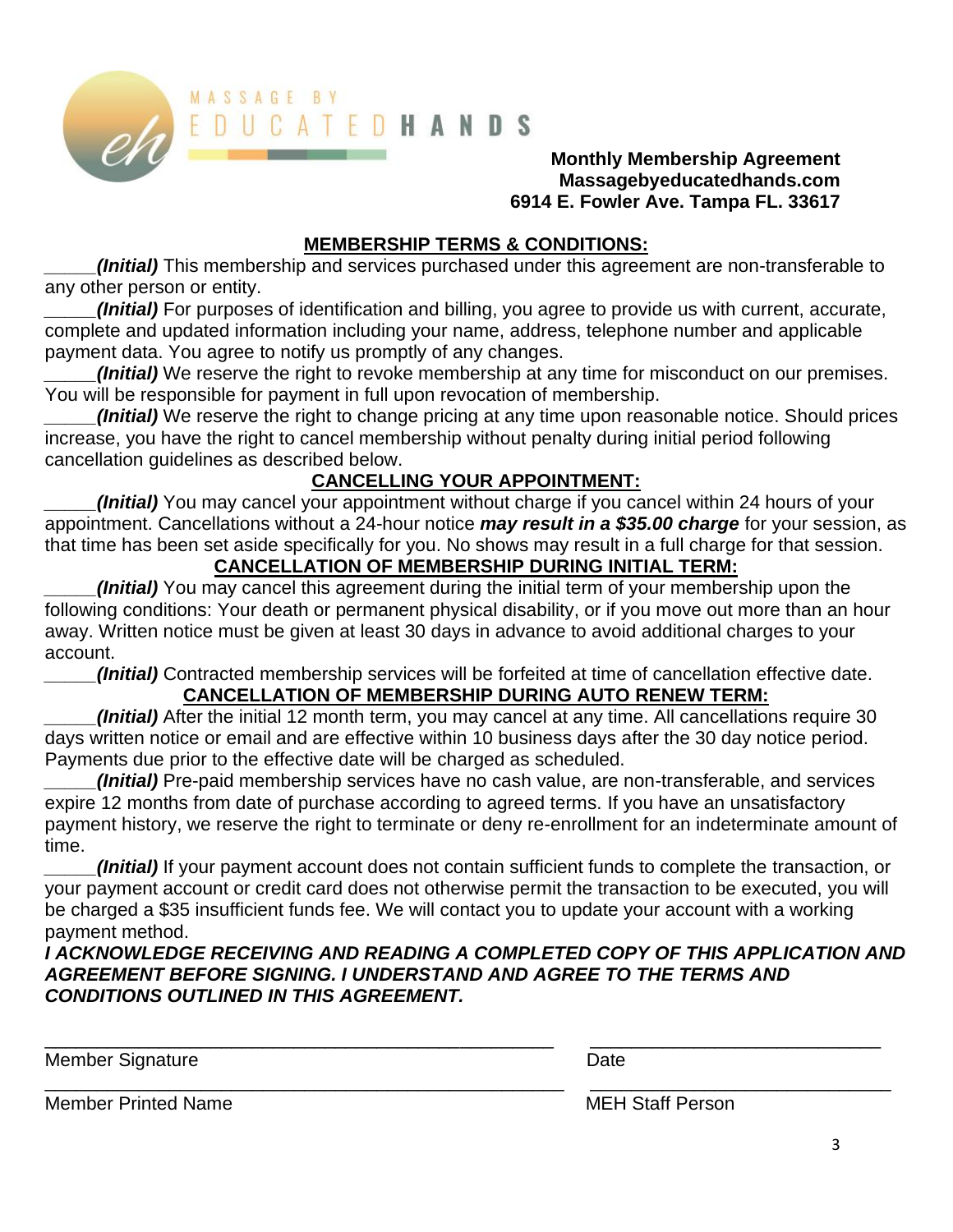

## **Monthly Membership Agreement Massagebyeducatedhands.com 6914 E. Fowler Ave. Tampa FL.33610**

Treating yourself to a rejuvenating massage every month, is the best thing you can do for yourself. For just one low price each month, you can enjoy your choice of a one-hour Signature Massage.

## **Membership Benefits:**

- ❖ Enjoy one 60 Minute session per month.
- ❖ Upgrade to any Signature Massage at any time at the VIP Member rates
- ❖ Receive additional sessions at your VIP Membership rate
- ❖ Share your membership with another family member in your home
- ❖ Share your membership with a friend (Guest pay a 10.00 transfer fee)
- ❖ Member-Only discounts on retail and gift purchases.
- ❖ Roll over up to three months

## **Notes About Your Membership:**

• At Massage by Educated Hands, a 1-hour session consists of a the FULL 60-minute session time.

- Additional time for consultation and dressing is free of charge.
- You can roll over sessions for up to 3months in the event you are unable to use them
- Massage by Educated Hands memberships are non-transferable.

• All Memberships are auto renewable. At the end of the initial term of membership, your dues will automatically renew on a month-to-month basis unless you have elected otherwise on the Membership Agreement.

- Memberships may be shared with one other family member who resides in the same household.
- Massage by Educated Hands reserves the right to change clinic rules, regulations, and pricing at any time upon providing reasonable notice.

• You agree to follow clinic rules and regulations. We have the right to refuse or discontinue service for any reason.

### **Paid-In-Full Memberships:**

Members who purchase a *Paid In Full Membership* have access to all of their membership sessions immediately upon payment in full. These membership sessions can be used anytime if the membership is current and active.

## **12 Month Membership Contract – Monthly Installments:**

Massages membership monthly payments are automatically debited from the member's registered credit/debit card. The payment is debited monthly on the same day of each month as the first payment (this is the sign-up date). The monthly charges will continue automatically each month for 12 months, or until the termination of the membership.

| Example: Sign-up/First Payment on 01-25-2020  | Final Automatic Payment charged on 12-25-2021 |
|-----------------------------------------------|-----------------------------------------------|
| First Automatic Payment charged on 02-25-2020 | Membership benefits continue until 01-24-2021 |
|                                               | (The expiration date)                         |

\_\_\_\_\_\_\_\_\_\_\_\_\_\_\_\_\_\_\_\_\_\_\_\_\_\_\_\_\_\_\_\_\_\_\_\_\_\_\_\_\_\_\_\_\_\_\_\_\_ \_\_\_\_\_\_\_\_\_\_\_\_\_\_\_\_\_\_\_\_\_\_\_\_\_\_\_\_

\_\_\_\_\_\_\_\_\_\_\_\_\_\_\_\_\_\_\_\_\_\_\_\_\_\_\_\_\_\_\_\_\_\_\_\_\_\_\_\_\_\_\_\_\_\_\_\_\_\_ \_\_\_\_\_\_\_\_\_\_\_\_\_\_\_\_\_\_\_\_\_\_\_\_\_\_\_\_\_

Member Signature **Date** 

Member Printed Name **MEH Staff Person**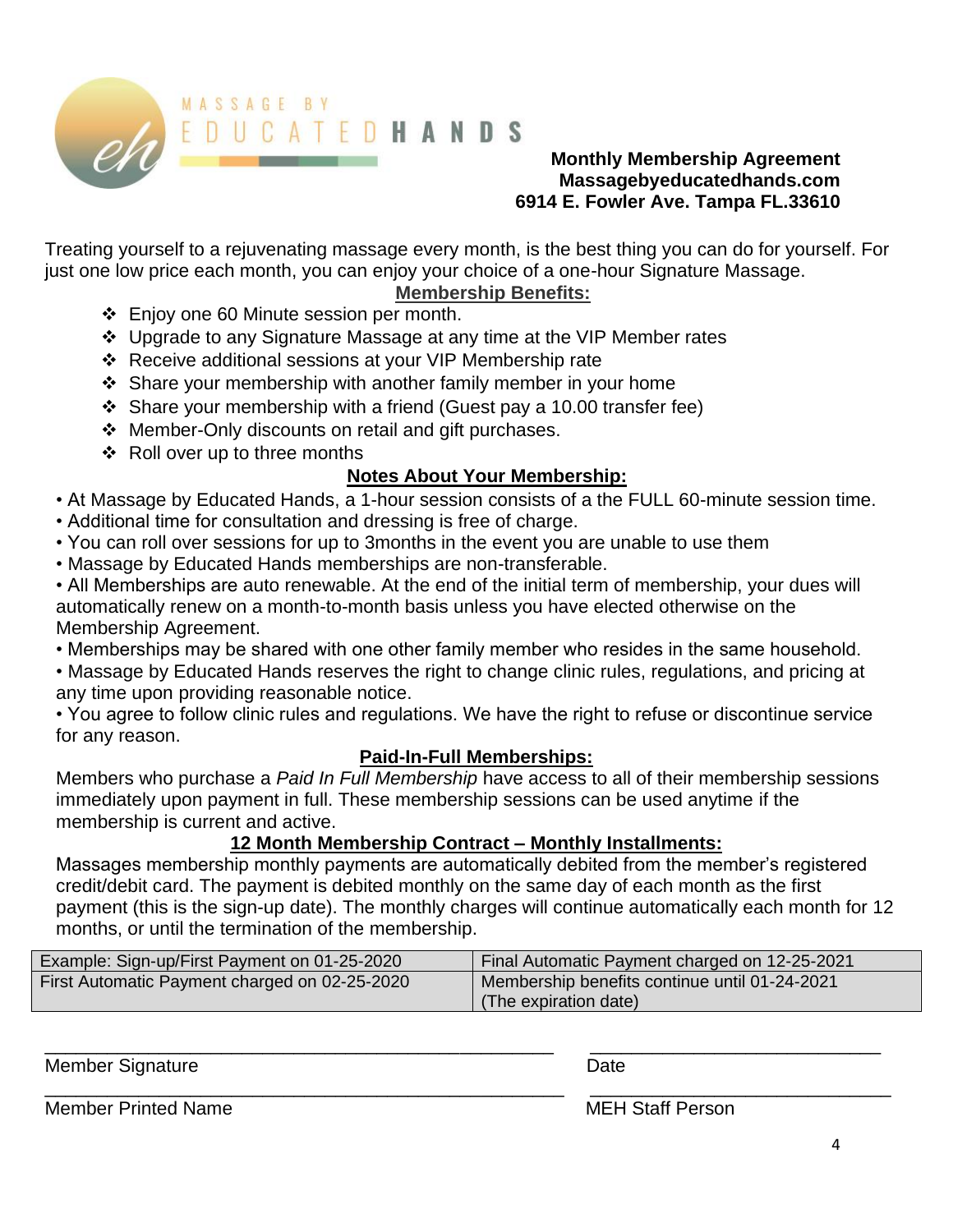

### **Monthly Membership Agreement Massagebyeducatedhands.com 6914 E. Fowler Ave. Tampa FL.33610**

## **Freezing a Balanced Bodywork Membership**

There may be times when you would like to freeze your membership due to extenuating circumstances, such as extended illness, military leave or temporary relocation.

• When a membership is frozen, a member may not use his/her membership benefits or accrued membership services for the duration of the freeze period.

• A minimum of one membership payment must have been made before a membership is eligible to be frozen.

• You may freeze your membership for a minimum of 30 days and a maximum of half of your original membership term. For example, a member with a 12 month membership term may freeze their membership for up to six months.

• Memberships may be unfrozen at any time at least 30 days after the start of the freeze or will automatically recommence on the pre-determined freeze end date. At the end of the membership freeze term, your dues will continue with your next scheduled electronic funds transfer (EFT) date. Remember that you must be a member for a minimum of 31 days before you may freeze your membership.

• A membership must be unfrozen a minimum of 30 days before it can be frozen again.

• Your membership expiration date will be extended by the amount of time that your membership was frozen.

• Terms, conditions, rules and regulations of the original Membership Agreement continue to apply through the extended membership term. To initiate a freeze, contact Massage by Educated Hands directly.

# **Termination of Membership**

To cancel this membership *prior to the end of the contract*, a \$40 termination fee is required. All requests for membership cancellation must be submitted to MEH management at least 10 days in advance. Once we have received and completed your request and \$40 cancellation fee, the next scheduled monthly charge and all those that were to follow, will be cancelled. Membership will be valid until, but not on, the date of the first cancelled payment; after that date, all member benefits, including unused accrued services, will also be cancelled.

\_\_\_\_\_\_\_\_\_\_\_\_\_\_\_\_\_\_\_\_\_\_\_\_\_\_\_\_\_\_\_\_\_\_\_\_\_\_\_\_\_\_\_\_\_\_\_\_\_ \_\_\_\_\_\_\_\_\_\_\_\_\_\_\_\_\_\_\_\_\_\_\_\_\_\_\_\_

Member Signature **Date** 

Member Printed Name MEH Staff Person

\_\_\_\_\_\_\_\_\_\_\_\_\_\_\_\_\_\_\_\_\_\_\_\_\_\_\_\_\_\_\_\_\_\_\_\_\_\_\_\_\_\_\_\_\_\_\_\_\_\_ \_\_\_\_\_\_\_\_\_\_\_\_\_\_\_\_\_\_\_\_\_\_\_\_\_\_\_\_\_